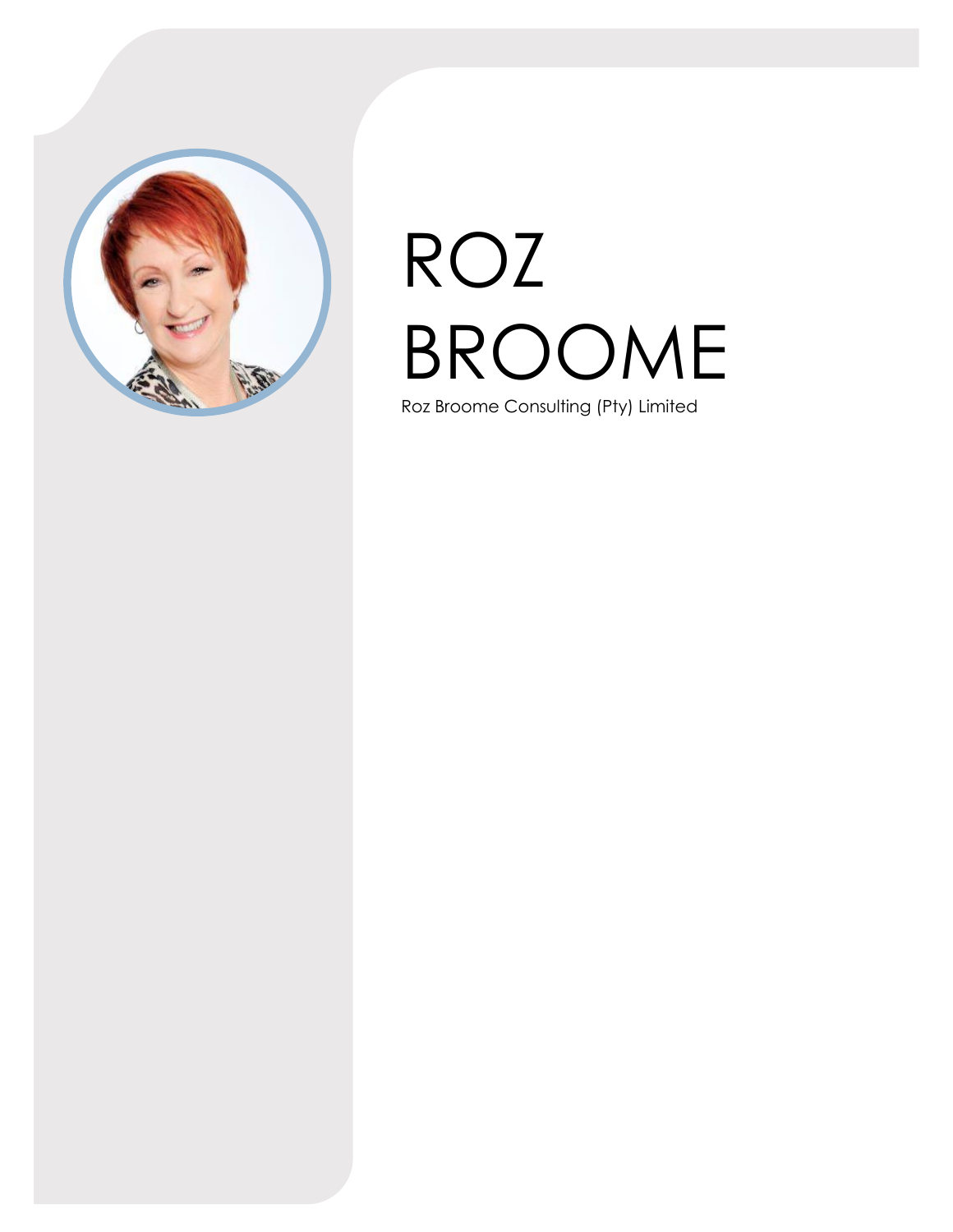# **PROFILE**

Roz identifies and designs business transformation initiatives within the Contact Centre arena.

Roz, personally, has worked with Global OSP's and understands the complexity in offshoring business and the risks this decision presents. She has experience in travelling internationally and assisting in the due diligence that is necessary for the Client and the OSP to successfully transition the business.

Her experience enables her to see the Client's business from the customer's point of view. Often this is at variance with the processes and procedures within the business.

Her latest project was to assist a local business to position itself to enter the International BPO Market.

She is sensitive to the team dynamics necessary within the business to ensure success and to achieve business objectives.

Her passion is to help create a strategy that can be understood and makes real sense to every person in the business.

Roz is at her best when she works with a team of energetic young people and her skill is to build a team that understands the purpose of what they are doing with the freedom to be innovative to deliver beyond customer expectations.

## **CONTACT**

+27 (0)82 602 1363

WEBSITE: www.rozbroome.co.za

EMAIL: roz@rozbroome.co.za

## **HOBBIES**

**Travelling** Walking and Hiking Beadwork Reading

## **EDUCATION**

**MBA – Henley Business School** Henley-on-Arden United Kingdom

#### **CONSULTING EXPERIENCE Roz Broome Consulting (Pty) Limited (Managing Director) June 2015 to Present Date**

Using the skills acquired in running her own BPO company Roz worked with Global Business Services Companies and South African in-house Contact Centers, assisting in streamlining operations as well as strategic planning.

She has been instrumental in transitioning new business into South Africa through playing a strategic role within the Transition team and as liaison between the Client and the Outsourced Service Provider.

Domestically she has worked with a range of clients and provided input that varied from strategy design to streamlining the existing business operations. The Clients varied from Global BPO players such as Webhelp and WNS to local companies in the logistics and Medical Aid to a Non-Profit Organization that enables disadvantaged Youth to enter the employment arena.

The most recently completed project is:

#### **Capability Global BPO (Consultant, COO and Special Projects Officer March 2018 to July 2019 – Consultant Role**

Assisted in preparing the response to USA e-commerce company. Formed part of the Site Visit team that ensured the deal was concluded.

Worked with the Client and International Project Manager to ensure the timelines were met and client was updated weekly via slide decks and GANTT charts that formed the basis of the weekly project meeting. Agreed with Client the Statement of Work.

Clearly understood the deliverables and the financial implications of non-delivery in terms of the 10-month Ramp to end of year peak. Recruited leadership team, assisted in infrastructure build and successful on-time and within budget implementation. Glide Paths were identified and tracked, KPI's put in place for all levels of the business. Ongoing and interactive relationship built with client. Ensured trainers were accredited.

Managed all client visits, trainers from overseas and Client Executive Team visits. This varied from arranging airport pick-ups, hotel arrangements, transport to and from site and corporate entertainment of the visitors.

### **August 2019 to December 2020 – Chief Operating Officer Role**

#### **Strategic Focus**

Worked with CEO to craft a strategy and set up a 5-year plan for the new business which included goals, financial requirements, targeted international countries and types of clients most compatible with the prevailing and aspirational skill sets and financial targets.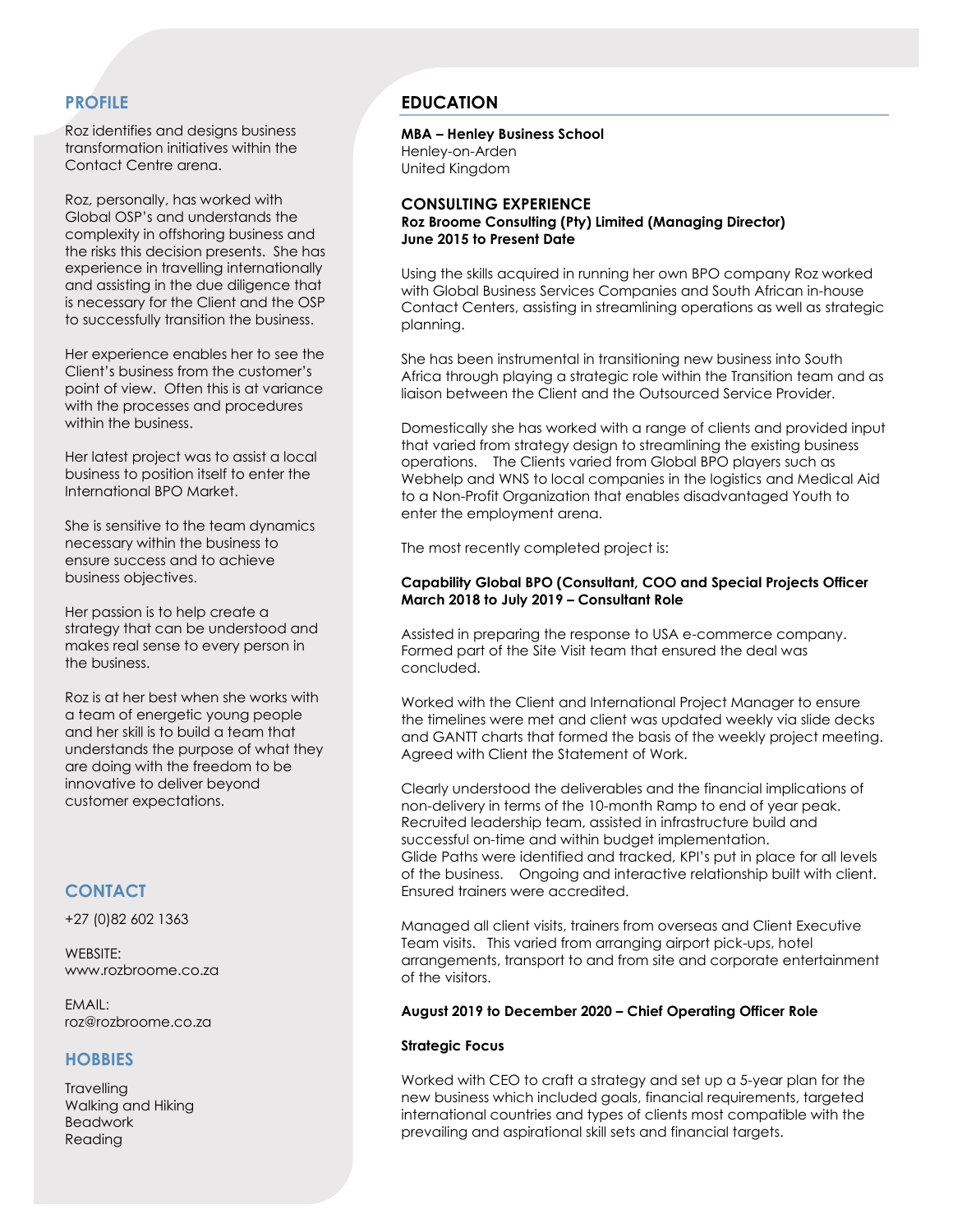# **SKILLS**

Adaptable thinking Change Management Focus COPC Framework knowledge Defining and achieving goals Building cohesive Teams Project Priorities Deep understanding of Contact Centre Industry Working Memory

Identified how to grow the business, leveraging international experts and where to place budget to research potential markets and provide appropriate exposure and most probable success rating.

Formed part of the Executive Team interacting with international influencers to grow the business.

#### **Operational**

Matched structure with business requirements of Clients.

Successfully transitioned 100% of staff for Client A to "Work from Home" prior to COVID-19 Lockdown.

Updated Business Continuity Processes and designed new Remote Working Policies covering use of Assets and Privacy requirements. Remotely managed changed processes and channel changes necessitated by extent of Pandemic within the USA.

Set up a new USA client during lock-down – all working from home and trained remotely. Once restrictions eased the Client changed requirements to Work from Office.

Sites had been kitted out with COVID screens and all protocols were in place to adhere to industry and government COVID Regulations. This enabled the transition of staff back to the office smoothly.

This led to a blended operation with a Work from Home component and Work from Office, dependent on Client requirements and COVID risk management protocols.

All the deliverables such as structure, ratios of staff to leadership, KPI's, reward and penalty tracking, glidepaths were monitored and met. Managed risk such as threat of COVID-19 by section, floor in building, per site and per client.

Set up a second site to minimize the risk and cater for the expansion the new business had created. Went live with the second site location in August 2020 whilst still in partial lockdown.

Grew this new business to 850 employees.

#### **January 2021 to May 2021 COPC Support**

Supported project to prepare for COPC Baseline Audit conducted in February 2021. This covered liaising with COPC Auditors, defining interview process, dates and times of the interviews, technical support. Attended interviews, feedback sessions and identified Leaders to undergo COPC accreditation.

Formed part of the project team to set up for Accreditation in March 2022.

Roz is not an accredited COPC implementor but has a sound working knowledge of the Four Pillars, the step change that can be achieved and the extent of the work required for implementation.

This understanding assisted the team in breaking down the steps, drawing up processes, communicating and arranging training to position the Operations, WFM, QA, Training and HR Teams initially for the Baseline Audit.